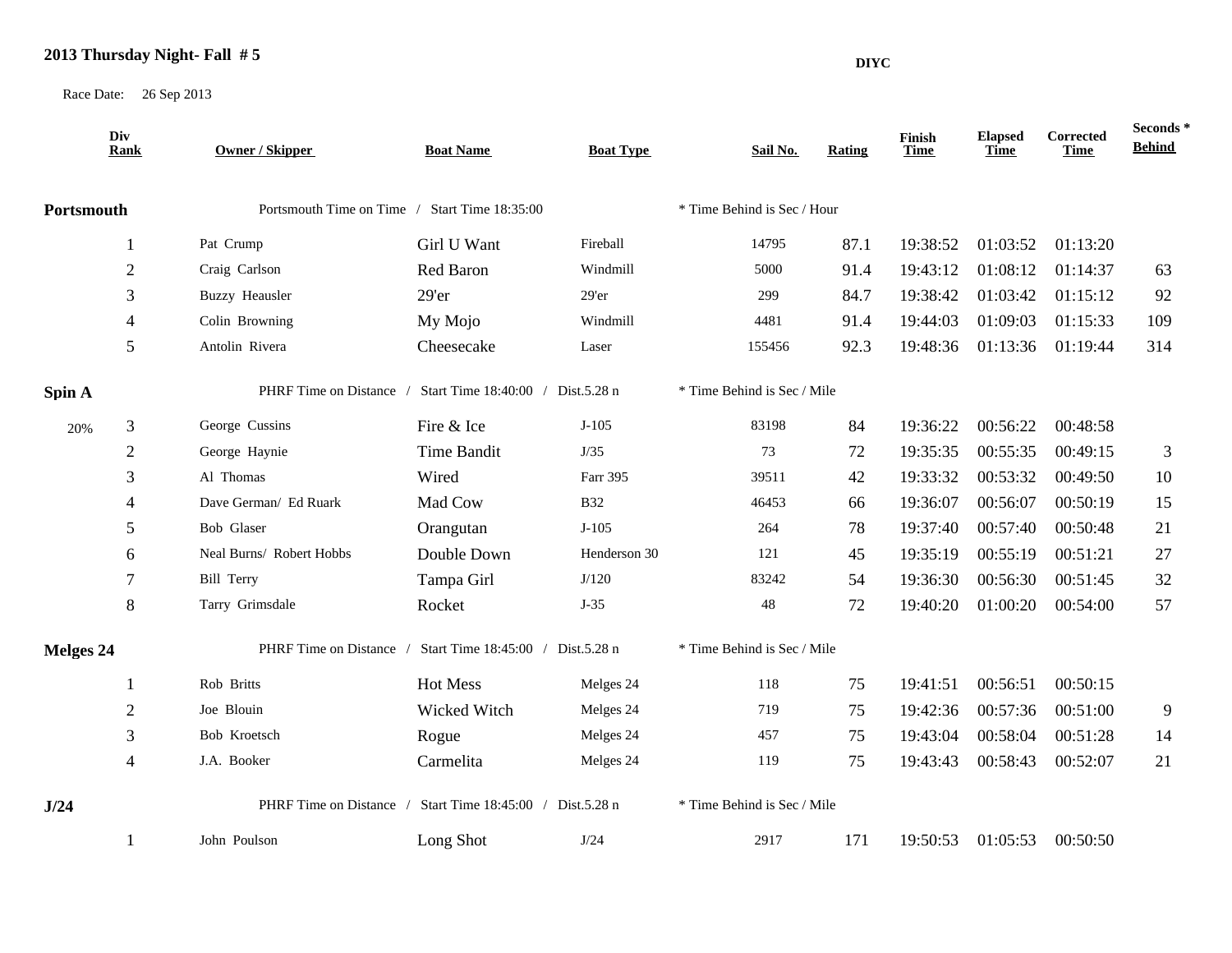| 20%                  | 3                        | Darby Smith                                                  | 3223          | J24                | 3223                        | 171 | 19:51:55 | 01:06:55 | 00:51:52 |        |  |
|----------------------|--------------------------|--------------------------------------------------------------|---------------|--------------------|-----------------------------|-----|----------|----------|----------|--------|--|
|                      | 3                        | Mike Horan                                                   | Irish         | J/24               | 249                         | 171 | 19:52:10 | 01:07:10 | 00:52:07 | 15     |  |
| <b>Spin B</b>        |                          | PHRF Time on Distance / Start Time 18:50:00 / Dist.5.28 n    |               |                    | * Time Behind is Sec / Mile |     |          |          |          |        |  |
|                      | 1                        | Richard Karran                                               | Mal de Mer    | Wavelength 24      | 747                         | 156 | 19:53:39 | 01:03:39 | 00:49:55 |        |  |
|                      | $\overline{2}$           | Ken Hardy                                                    | Tenacity      | Laser 28           | 241                         | 132 | 19:51:34 | 01:01:34 | 00:49:57 |        |  |
|                      | 3                        | Frank Selph Jr                                               | Junior        | $J-27$             | 41186                       | 123 | 19:51:41 | 01:01:41 | 00:50:52 | 11     |  |
|                      | 4                        | Dave Lorick                                                  | Pirate        | Soverel 30         | 3053                        | 132 | 19:53:03 | 01:03:03 | 00:51:26 | 17     |  |
| 20%                  | $\tau$                   | Michael Maher                                                | Dr Bligh      | S <sub>2</sub> 9.1 | $30\,$                      | 132 | 19:53:53 | 01:03:53 | 00:52:16 |        |  |
|                      | 6                        | Charlie Cushing                                              | Whirligig     | Ultimate 20        | 82                          | 141 | 19:55:26 | 01:05:26 | 00:53:02 | 35     |  |
|                      | 7                        | Alex Korakis                                                 | Meltemi       | S <sub>2</sub> 9.1 | 40787                       | 132 | 19:54:53 | 01:04:53 | 00:53:16 | 38     |  |
|                      | 8                        | Frank Selph                                                  | Forerunner    | J 30               | 23656                       | 132 | 19:55:39 | 01:05:39 | 00:54:02 | 47     |  |
|                      | 9                        | Chris Jones                                                  | Privateer     | S <sub>2</sub> 9.1 | $\overline{4}$              | 132 | 19:56:52 | 01:06:52 | 00:55:15 | 61     |  |
|                      | 10                       | John Gifford                                                 | Volant II     | $\rm J/22$         | 99                          | 174 | 20:01:52 | 01:11:52 | 00:56:33 | 75     |  |
|                      | 11                       | Jeff Sinicki                                                 | Cat's Meow    | Jeaunneau 36       | $\overline{c}$              | 150 | 20:08:54 | 01:18:54 | 01:05:42 | 179    |  |
| <b>DNS</b>           | 13                       | Larry Willis                                                 | Boat          | Wavelength 24      | 57                          | 156 |          |          |          |        |  |
| <b>Non Spin B</b>    |                          | PHRF Time on Distance / Start Time 18:50:00 / Dist.5.28 n    |               |                    | * Time Behind is Sec / Mile |     |          |          |          |        |  |
|                      | 1                        | Tom Allen                                                    | Copesetic     | S <sub>2</sub> 6.9 | 74                          | 237 | 20:02:53 | 01:12:53 | 00:52:02 |        |  |
|                      | $\overline{2}$           | Ullman/ Bostick                                              | W T Flyer     | Pearson Flyer      | 97                          | 153 | 19:56:13 | 01:06:13 | 00:52:45 | $8\,$  |  |
|                      | 3                        | Rusty Shenk                                                  | Komus         | Morgan 24          | 283                         | 241 | 20:11:00 | 01:21:00 | 00:59:48 | $88\,$ |  |
| <b>DNF</b>           | $\sqrt{5}$               | <b>Bob Riding</b>                                            | Team Effort   | Tartan 30          | 12464                       | 204 |          |          |          |        |  |
| <b>Racer Cruiser</b> |                          | PHRF Time on Distance /<br>Start Time 18:55:00 / Dist.5.28 n |               |                    | * Time Behind is Sec / Mile |     |          |          |          |        |  |
|                      | 1                        | Mike Doyle                                                   | Wing It       |                    | 43620                       | 159 | 20:01:25 | 01:06:25 | 00:52:25 |        |  |
|                      | $\sqrt{2}$               | Jim Mallory                                                  | Reflection    | C&C 36             | 244                         | 156 | 20:04:23 | 01:09:23 | 00:55:39 | 37     |  |
|                      | 3                        | <b>Bill Cooper</b>                                           | Eagle's Wings |                    | 21004                       | 189 | 20:08:11 | 01:13:11 | 00:56:33 | 47     |  |
|                      | $\overline{\mathcal{L}}$ | Chris Toro/ Pat Figley                                       | Rock On       | Catalina           | 4259                        | 213 | 20:26:45 | 01:31:45 | 01:13:00 | 234    |  |
| <b>Non Spin A</b>    |                          | PHRF Time on Distance / Start Time 18:55:00 / Dist.5.28 n    |               |                    | * Time Behind is Sec / Mile |     |          |          |          |        |  |
|                      | 1                        | Phil Waller                                                  | Long Gone     | Morgan 4           | 10225                       | 193 | 20:04:35 | 01:09:35 | 00:52:36 |        |  |